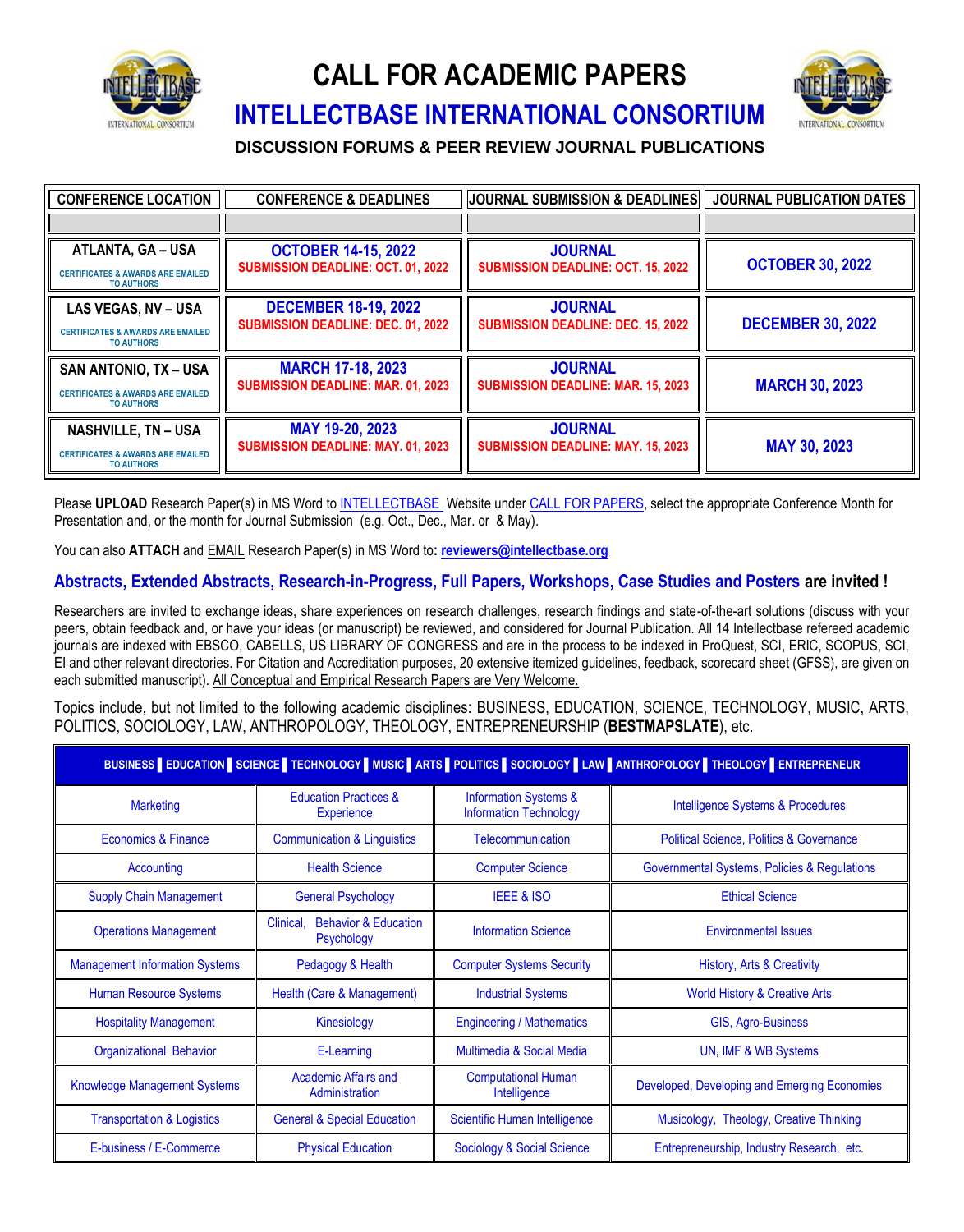All submitted papers must be in English and saved as a Microsoft Word compatible file (e.g. .doc, .docx, .rtf). Please attach and email your submission to: [reviewers@intellectbase.org](mailto:reviewers@intellectbase.org)\*.

\* By submitting a paper, authors implicitly assign Intellectbase the copyright license to publish and agree that at least one (if more authors) will register, attend and, or participate in the conference to present the paper.

### **SUBMISSION INFORMATION**

The first page(s) of ALL submissions must include: Specific Conference location and date which the paper is being submitted (e.g. Las Vegas, 2019), Paper Heading, Title (e.g. Dr. Prof., Mr., Mrs., Miss.), Name, Full Affiliation, Address, Phone, E-Mail for all authors, Paper Category (e.g. Abstract, Full Paper, RIP, etc.), Track to which paper is submitted (e.g. Business, Education, Science, Technology, Social, etc.), a 200 - 500 word Abstract and a minimum of five (5) Keywords. For paper submission guidelines, please [click here.](http://www.intellectbase.org/Paper_Formatting_Example.doc)

Please see table below for specific paper category, word count and page limit (these are guideline and suggestions only !!)

| <b>CATEGORIES</b>           | <b>SUGGESTED PAGE LIMIT</b>   | <b>SUGGESTED WORD COUNT</b>                 |
|-----------------------------|-------------------------------|---------------------------------------------|
| <b>Full Papers</b>          | $10 - 30$                     | 5000 - 10000                                |
| <b>Research-in-Progress</b> | 7 - 15                        | 2500 - 7000                                 |
| <b>Extended Abstracts</b>   | - 5                           | 200 - 2000                                  |
| <b>Workshop Style</b>       | 3 - 7                         | 1000 - 3000                                 |
| <b>Case Studies</b>         | 5 - 15                        | 3000 - 7500                                 |
| <b>Posters</b>              | Normal Poster Size & Abstract | Research Title, Research Model or Framework |

Please submit your paper(s) in **MS Word**. Intellectbase Managing Editorial Team (IMET) **will do the formatting** of your paper as required by the Printing Press and the Publisher. **Email your paper "AS IS'**. Citations and Reference List (CRL) must follo[w Harvard or APA Style .](http://www.intellectbase.org/Harvard_Style_Referencing.pdf)

#### **The following is the suggested format for paper submissions:**

- Paper Title
- ALL Authors' Title (e.g. Professor, Dr., Mr., Mrs., Miss. etc.) & Name, Affiliation, Address, Cell Phone, Email
- Specific **Conference** (e.g. Location, Month, Year ) and **Direct to Journal for Publication** (e.g. Month, Year).
- Abstract and Keywords
- Introduction / Background / Objective
- **Literature Review**
- Methodology, Findings, Analysis & Discussion, etc.
- Conclusion, Limitations and Recommendations
- References Harvard or APA Style is Required, *[Click here for Reference Style Guidelines](http://www.intellectbase.org/Harvard_Style_Referencing.pdf)*.
- Tables, figures, etc. in their appropriate location in the paper (if applicable)
- [Click here for a Paper Requirements Sample](http://www.intellectbase.org/Paper_Formatting_Example.doc)
- 1. A confirmation email will be sent to authors upon receiving a paper. The review process takes approximately 3-15 days depending on the nature of the paper. A detailed Guidelines, Feedback & Scorecard Sheet (GFSS) will be attached in the Acceptance email to authors.
- 2. A preliminary conference schedule will be emailed to Authors after the conference deadline and in some instances, one week prior to conference presentations.
- 3. Therefore, we advise Authors to make the necessary arrangements to attend and, or participate immediately upon receiving acceptance letter. **ZOOM** presentations will mainly be the meeting space platform.
- 4. Otherwise, **SKYPE** is available for those who may have schedule conflicts due to travel, work or other inconvenient issues (e.g. natural disasters, travel warnings, Visas, insufficient attendees, etc.) and this may be necessary for some conferences if appropriate.

Selected or recommended papers have a higher chance of being published in one of the Intellectbase double-blind reviewed Journals. For more information regarding conferences and Journal publications, please visit the website a[t www.intellectbase.org.](http://www.intellectbase.org/) For any questions, please do not hesitate to contact the Program Chair at [chair@intellectbase.org](mailto:chair@intellectbase.org)

#### **Attach and Email all papers to:** *[Reviewers@intellectbase.org](mailto:Reviewers@intellectbase.org)* , *CC:* [chair@intellectbase.org](mailto:chair@intellectbase.org)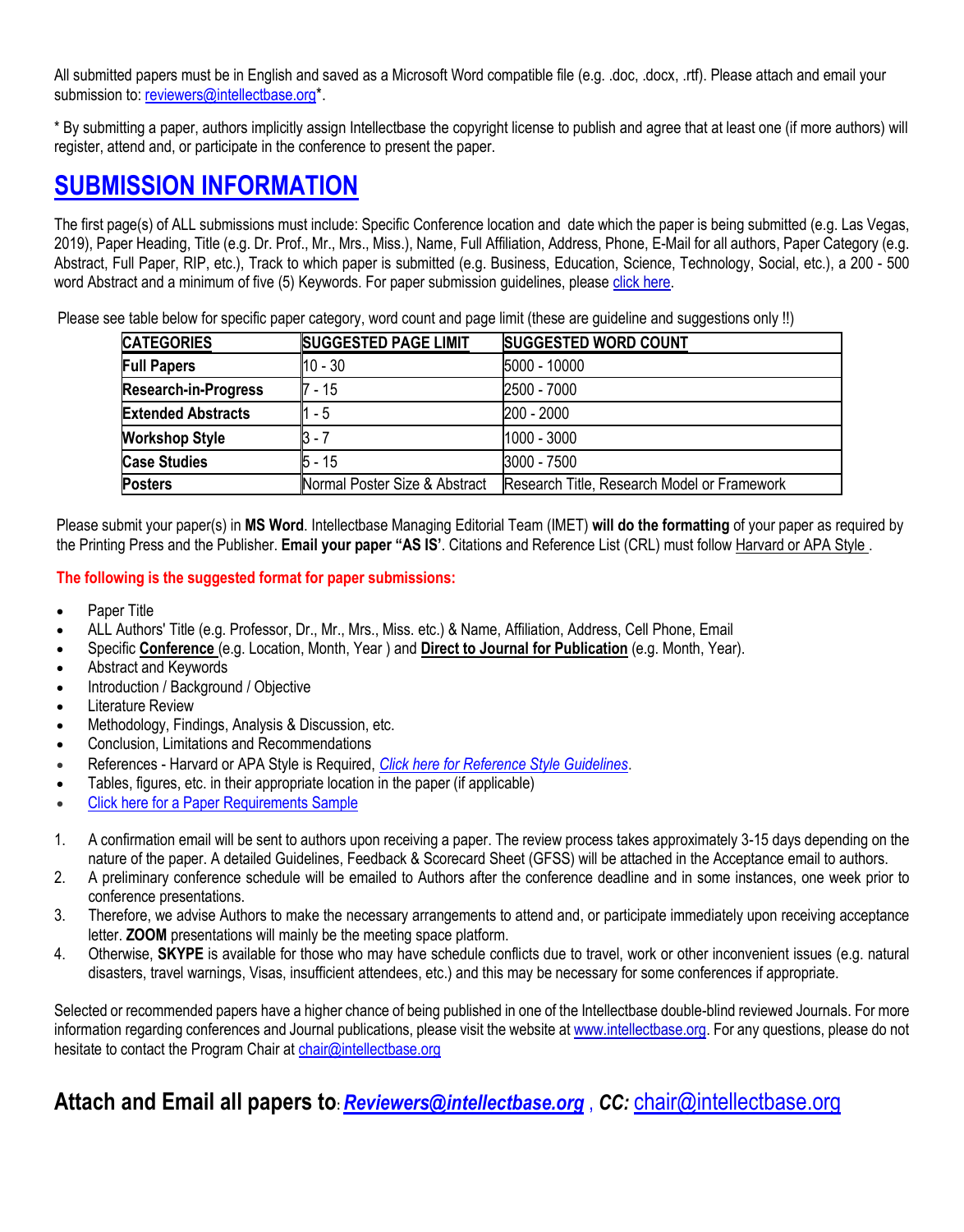## **REGISTRATION INFORMATION**

|                                                        | <b>Conference Fee^</b>                                                            | Journal Fee <sup>#</sup> | <b>Timeline</b>                             |  |
|--------------------------------------------------------|-----------------------------------------------------------------------------------|--------------------------|---------------------------------------------|--|
| Registration Upon Same Day Acceptance                  | \$395.00                                                                          | \$395.00                 |                                             |  |
| Normal Registration                                    | \$495.00                                                                          | \$495.00                 | PLEASE CHECK THE WEBSITE:                   |  |
| <b>Student Registration</b>                            | \$295.00#                                                                         |                          | <b>INTELLECTBASE.ORG</b>                    |  |
| Additional Paper - Limited to 5 Articles Per Author(s) | \$195.00 ea.                                                                      | \$195.00 ea.             |                                             |  |
| $Co-Author(s)$                                         | \$195.00 ea.                                                                      | \$195.00 ea.             |                                             |  |
| Direct to Journal Submission                           | \$495.00                                                                          |                          | Free Editorial Board Membership Certificate |  |
| IIC Membership Certificate                             | Waived and is Free (\$450.00)                                                     |                          |                                             |  |
| Conference Participation and other Certificates        | Provided at the conference immediately after presentation                         |                          |                                             |  |
| <b>CERTIFICATION &amp; AWARDS</b>                      | Reviewers Task Panel, Executive Editorial Board, Scholarly Research Contribution, |                          |                                             |  |

*^ Conference fees may be subject to change.*

*‡ Must provide evidence of full-time Student status or recent graduation/enrollment details.*

*Additional information for other Intellectbase academic conferences and Journal Publications is included in Acceptance Letter Email.*

Intellectbase International Consortium invites you to take advantage of the **2022-2023 free membership** and other benefits. **Certificate of**  Participation and Contribution are awarded to all registered attendees at the conference. Academic Qualified (AQ) faculty as well as Professional Qualified (PQ) candidates are invited to join the Reviewers Task Panel (RTP) and the Executive Editorial Board (EEB). You may also send an email if you would like to become a member and/or a Reviewer. Certificates will be issued to Executive Virtual Conference Moderators (EVCM), Senior Executive Session Chairs (SESC), Intellectbase Consortium Membership (ICM) and Senior Advisory Board Associates (SABA).

Details for 2022 and 2023 academic vConferences will be posted on the INTELLECTBASE website as well as indicated in the confirmation of paper receipt and in your accepted letter. It is suggested that Authors who travel to the vConference location for which a paper was submitted (e.g. Atlanta) must secure hotel of your choice at a discounted fee. Please note that authors will present from their own laptop at the scheduled time. The vConference selected Moderators will be available at their various locations at the time of presentation. .

## **2022 - 2023 UPCOMING CONFERENCES**

| <b>CONFERENCE LOCATION</b>                                                                        | <b>CONFERENCES &amp; DEADLINES</b>                                       | <b>JOURNAL SUBMISSION &amp; DEADLINES</b>                   | JOURNAL PUBLICATION DATES |
|---------------------------------------------------------------------------------------------------|--------------------------------------------------------------------------|-------------------------------------------------------------|---------------------------|
|                                                                                                   |                                                                          |                                                             |                           |
| <b>ATLANTA, GA - USA</b><br><b>CERTIFICATES &amp; AWARDS ARE EMAILED</b><br><b>TO AUTHORS</b>     | <b>OCTOBER 14-15, 2022</b><br><b>SUBMISSION DEADLINE: OCT. 01, 2022</b>  | <b>JOURNAL</b><br><b>SUBMISSION DEADLINE: OCT. 15, 2022</b> | <b>OCTOBER 30, 2022</b>   |
| LAS VEGAS, NV - USA<br><b>CERTIFICATES &amp; AWARDS ARE EMAILED</b><br><b>TO AUTHORS</b>          | <b>DECEMBER 18-19, 2022</b><br><b>SUBMISSION DEADLINE: DEC. 01, 2022</b> | <b>JOURNAL</b><br><b>SUBMISSION DEADLINE: DEC. 15, 2022</b> | <b>DECEMBER 30, 2022</b>  |
| <b>SAN ANTONIO, TX - USA</b><br><b>CERTIFICATES &amp; AWARDS ARE EMAILED</b><br><b>TO AUTHORS</b> | <b>MARCH 17-18, 2023</b><br><b>SUBMISSION DEADLINE: MAR. 01, 2023</b>    | <b>JOURNAL</b><br><b>SUBMISSION DEADLINE: MAR. 15, 2023</b> | <b>MARCH 30, 2023</b>     |
| <b>NASHVILLE, TN - USA</b><br><b>CERTIFICATES &amp; AWARDS ARE EMAILED</b><br><b>TO AUTHORS</b>   | MAY 19-20, 2023<br>SUBMISSION DEADLINE: MAY. 01, 2023                    | <b>JOURNAL</b><br><b>SUBMISSION DEADLINE: MAY. 15, 2023</b> | <b>MAY 30, 2023</b>       |